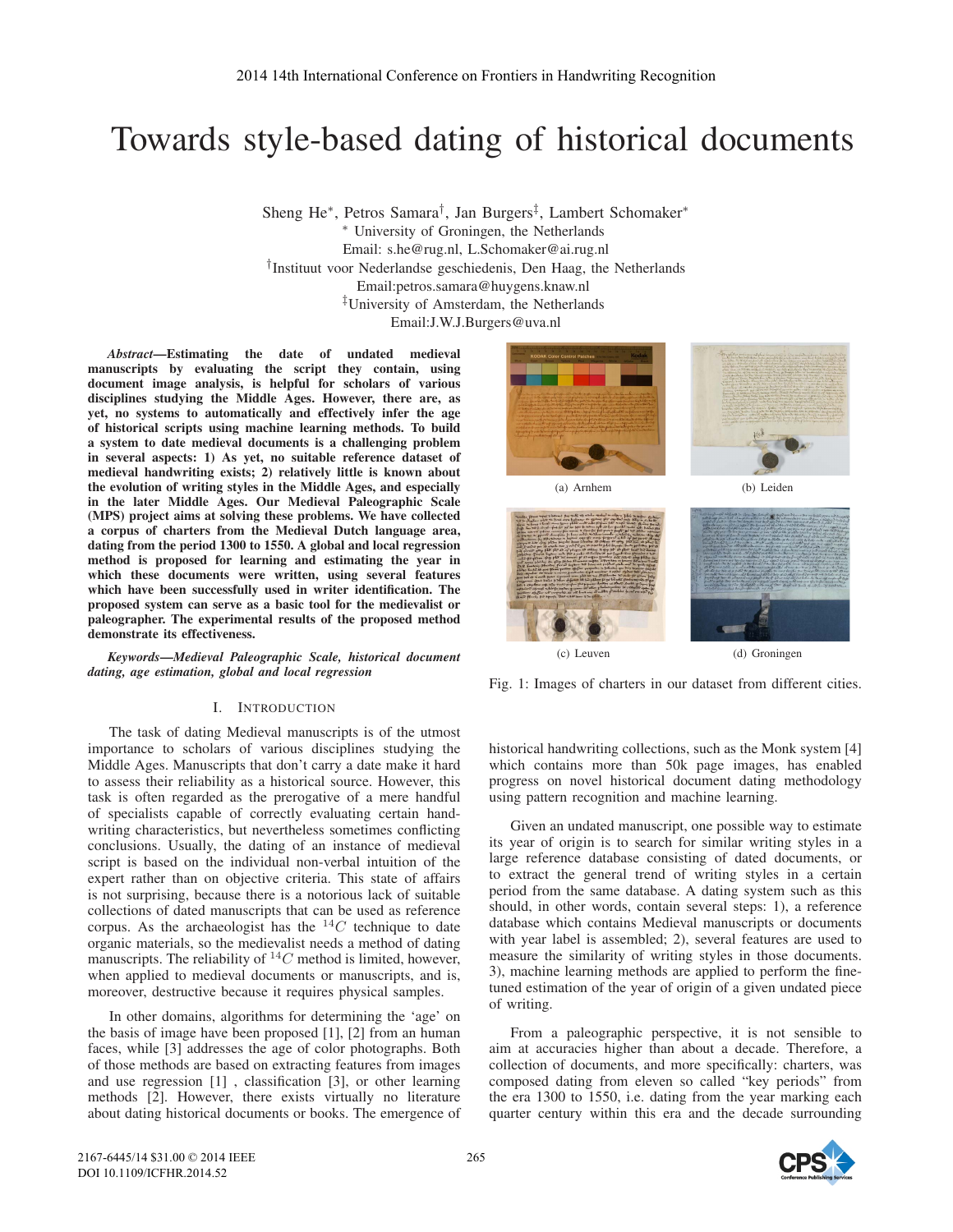

Fig. 2: An illustration of the development of the character 'p' from the ages 1300 to ages 1525. (Note: top-left is from ages 1300, bottom right is from ages 1525, in reading order.)

TABLE I: Current collection of reference documents over the key year.

| Key year           | 1300 | 1325 | 1350 | 1375 | 1400 | 1425 | 1450 | 1475 | 1500 | 1525 | 1550 |
|--------------------|------|------|------|------|------|------|------|------|------|------|------|
| number of charters | 95   | 141  | 89   | 168  | 196  | 198  | 245  | 205  | 141  |      | 113  |

it:  $1300 \pm 5$ ,  $1325 \pm 5$ ,  $1350 \pm 5$ , ...,  $1550 \pm 5$ . This design of the dataset allows both for regression and classification-based methods. Based on the collected data, we design a combined global and local regression method, for learning and estimating the age of late Medieval documents.

We organize the remainder of the paper as follows. In section 2, we will discuss the construction of the data used for the MPS proposed here. In section 3, we will present our approach for data-driven modeling of writing style processes. In section 4, we will then use a number of features and several machine learning methods to perform the dating. Section 5 presents the experimental results. Finally, in section 6, we will give the conclusion of the proposed method.

## II. DATA

As discussed in Section 1, we aim to build a system to date medieval documents and manuscripts. Therefore, we construct an MPS dataset which contains images of charters from four cities representing the four corners of the Medieval Dutch language area: Arnhem, Leuven, Leiden and Groningen. Each charter is dated and was written within five years before or after one of the quarter century years, from the period under consideration here (1300-1550), such as 1300, 1325, 1350, ..., 1550. We designate each of these quarter century years as a 'key year'.

A charter is a formal, public declaration of a certain legal or financial transaction or action, often functioning as proof of that transaction having taken place. It consists of one single piece of parchment (in almost all cases) or paper (very rarely). Usually, with very few exceptions, the chartered declaration is written on one side of the parchment only.

The most important reason charters are used in the MPS is that they are the only type of dated sources extant from the later middle ages available in large enough numbers to assemble a statistically viable corpus of different writing hands without any large chronological gaps. Furthermore there is a certain consistency in the level of execution and the script type used in charters, so they are to a certain extent comparable. There are also script types which are very inconsistent with the script usually used in charters, notably a book script type called "textualis" [5]. The idea is to first establish a Paleographic scale using charters and charter script, usually written in a script type called "cursiva" [5], and then extrapolate and compare the results to and with the development of various book scripts, later. The overwhelming majority of the charters in MPS are instances of formal 'cursive' script according to paleographic criteria.

There are 1706 images of charters from four cities divided into 11 key years. The number of samples in each key year is shown in Table I. Ideally, the collections should be completely balanced. However, there is a natural and inherent imbalance resulting from the arbitrary way history bequeaths its records to us, so initially we use all the available data.

#### III. MODELING HANDWRITTEN STYLE PROCESSES

Having constructed the MPS database of charters, we now propose a data-driven technique for modeling the writing styles in the period of 1300-1550. The collected database and modeling are not only relevant to the problem of dating, but also help to develop character and word models for classification and retrieval [4], [6].

Our proposal is to apply a technique to model the writing styles in each key years and use it to estimate the year of origin of undated documents. Currently, there are not many studies in the area of style-based document dating. The 'Graphem' project [7] in France uses a combination of traditional paleography and pattern analysis. Similarly, allograph-based analysis is proposed in the DigiPal project [8]. However, these approaches assume a manual segmentation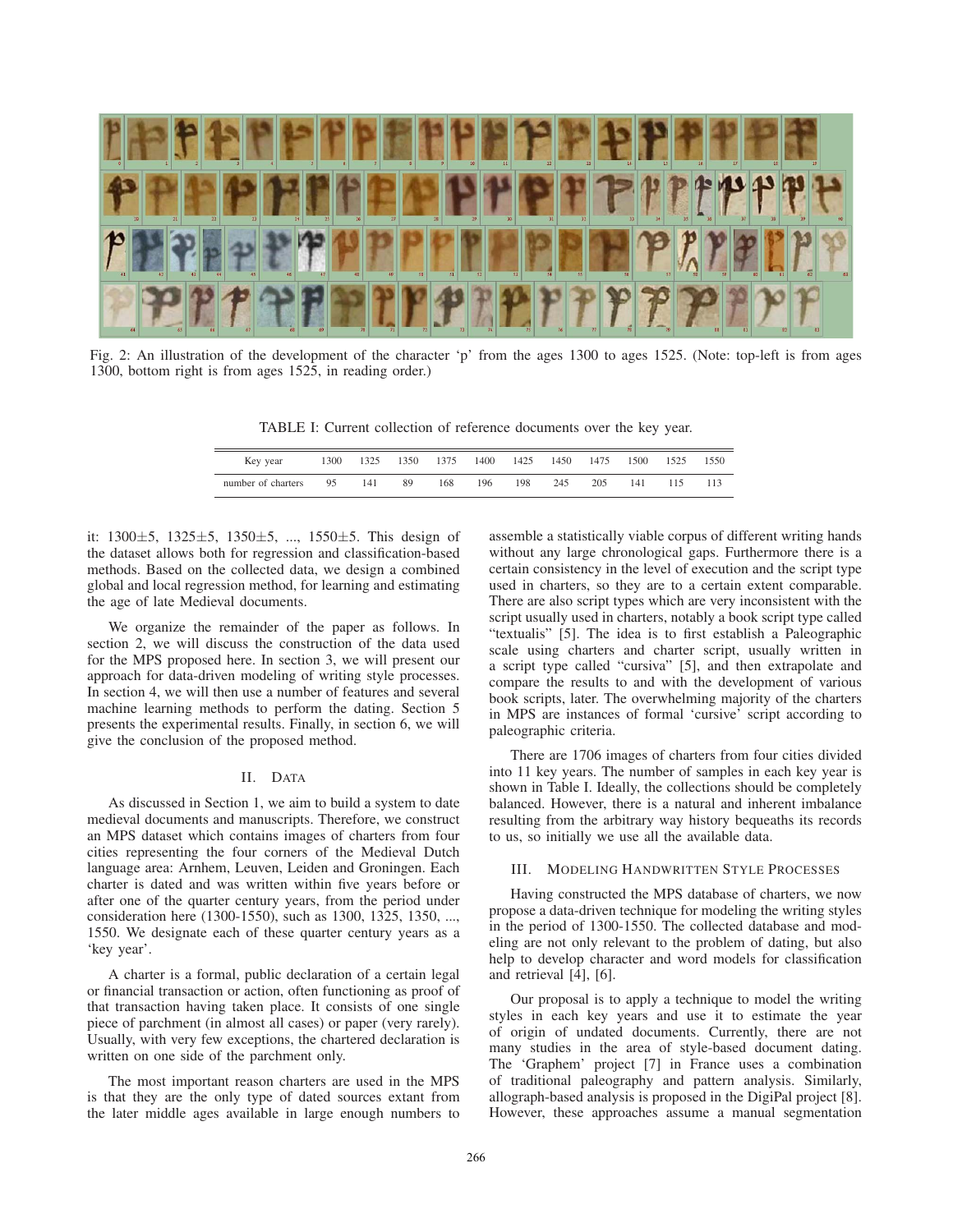

Fig. 3: Graphical depiction of the rationale for global and local regression in a hypothetical style evolution.

of characters. In [7], preliminary and inconclusive results on document dating were shown. The current study is the first attempt at digital dating using a systematically constructed scale of reference documents from medieval Dutch/Flemish manuscript collections. The assumption is that style variation can be traced over time using the evolution of 'textural' features of a fairly large region of interest in the document image, similar to [9], as opposed to using costly and detailed manual character segmentation.

The underlying assumption for our proposed model is that writing styles changed gradually, continuously and in general within a relatively limited time frame (within 25 years) in the period under consideration 1300-1550. The rationale behind the assumption of a gradual style evolution comes from the observation that scribes were strictly and formally trained by experienced, older teachers. As an example, Fig. 2 shows the writing styles of character 'p', as it was written in different ways in the period from 1300 to 1525. If one wants to avoid the individual character segmentation and recognition, the question is whether the style evolution in the individual allograph is also reflected in overall page texture features, such as the Hinge or Fraglets [10]. In this paper, we try to give an answer of this question. Preliminary experiments with regressive and discriminative methods indicated that an advanced approach was necessary.

Fig. 3 shows a graphical depiction about a hypothetical evolution of writing styles in the period of 1300-1550 for some feature 'f'. The red dots represent charters in the MPS, ordered in a 2D plane of their year (y) and the hypothetical-feature value (f). As discussed in [1], the global regression (the pink line) will yield a suboptimal performance because it attempts to find a straight curve to approximate the data. Therefore, local adjustments are necessary to obtain a higher performance. The use of all samples in a key year for local regression, as in [1], is risky, because multiple styles may be active during a key year. Therefore, we propose to use k-nearest neighbor (kNN), to first determine a subset of relevant samples as the basis for the local regression. Evidently, the value of k must be large enough to allow the determination of a good support-set. In this manner it is possible to zoom in on the relevant (sub)style, with limited computational cost (typically  $k = 100$ ). There are two advantages to use kNN: 1) it can find the documents in MPS with similar writing styles; 2) it is efficient to train a local linear regression (blue line) based on the subset of k neighbors.

#### IV. A THREE-STAGE GLOBAL/LOCAL ESTIMATION.

### *A. features*

The Hinge feature is a texture-level feature, which captures the curvature of the ink trace of the character. It is very discriminatory between different writers and also a powerful feature to measure writing styles in historical documents [11]. The center idea is to consider two contour fragments attached at a common end pixel and compute the joint probability distribution of the orientations of the two legs of the obtained contour-hinge. The hinge feature is agglomerated in an interpolated  $p \times p$  histogram, where p is the number of angle bins. For more details refer to [10]. In this paper, we set the  $p = 40$ , and remove the redundant information, thus the dimension of Hinge feature is 696.

The Fraglets feature is an allograph-level approach to writer identification. The underlying assumption of the Fraglets is that the writer acts as a stochastic generator of ink-blob shapes, or graphemes in [10]. The Fraglets feature, which is a probability distribution of grapheme usage, is characteristic of each document and computed using a common codebook of shapes obtained by Kohonen SOM or k-means methods. In our model, we collect all the character contours in MPS, and train the codebook with a size of  $70 \times 70$ , the dimension of Fraglets feature being 4900.

For each document, the Hinge and Fraglets features are extracted from the full text portion of the whole document, and concatenated together to form the feature representation. Finally, the dimensionality of feature is 5596, and the scale is in probabilities. Although this dating problem may also indicate a solution in the direction of principal component analysis or a similar dimensionality reduction, we decided on the basis of pilot experiments, to exploit the stability provided by the key years as solid anchors along the time line, by using a mixed nearest-neighbor and regression scheme.

#### *B. regression*

In this section, we use statistical methods to construct a model according to our assumption in section 3. The proposed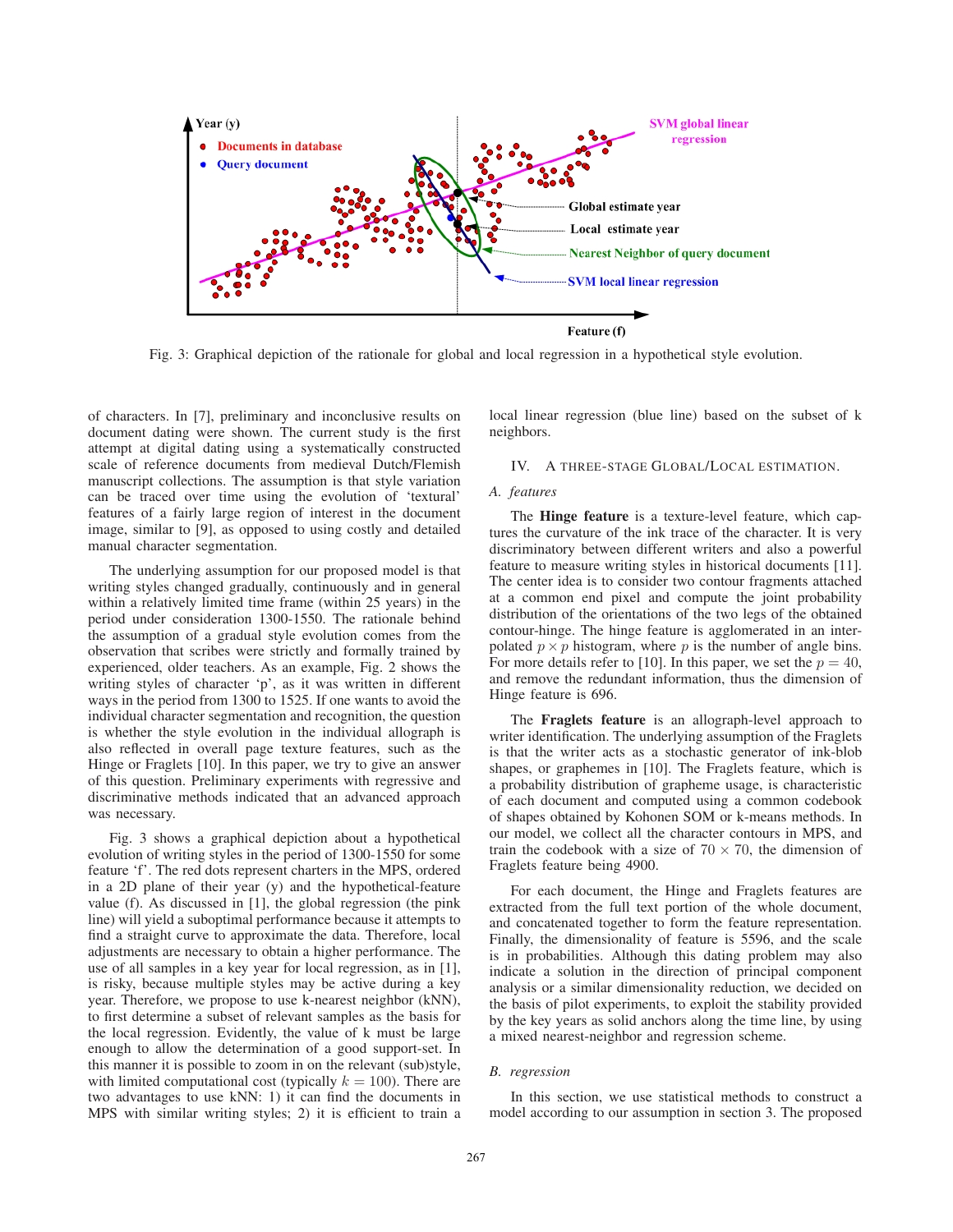

Fig. 4: The framework of proposed method for historical document dating.

algorithm is divided into three steps. 1) Global regression; 2) Local support-set selection; 3) Local regression.

Global regression: The global regression can capture the global trend of the writing styles in our database (see the pink line in Fig. 3). For the purpose of robust regression of the development of the writing style in historical documents in our database, we adopt the support vector regression (SVR) method [12], which is widely used for the problem of estimating the age of human faces [1] and historical color images [3].

As discussed in [1] the global regression method cannot show an optimal performance for age prediction from face images and this is also expected to be the case for historical documents. In fig. 3 it is illustrated that the global regression method may estimate the global year trend linearly, but cannot estimate the year precisely. In order to solve this problem, a locally adjusted robust regressor (LARR) method was proposed in [1], which used a linear Support Vector Machine (SVM) on a local search region around the global estimation age. However, there is an unsolved problem in [1] that concerns determining the local search region. In this paper, we apply the kNN method to select the local samples, and train a local SVR to estimate the year of documents.

Local support-set selection: Given the feature representation of a query document **<sup>x</sup>**, and its estimated year y from global SVR, and the Mean Absolute Error (MAE), denoted as MAE*global* which is defined as the average of the absolute errors between the estimated years and the ground truth year  $[1]$ ,  $[13]$  (see Eq $(1)$ ) of global SVR on the all documents in our database, we set the search region  $\lambda$  times of  $MAE_{global}$ around the estimated year  $y$ . Mathematically, the search region is defined as  $\mathcal{R} = [y - \lambda MAE_{global}, y + \lambda MAE_{global}]$ . However, unlike LARR [1], not all the samples in the search region  $R$  are used to locally adjust the estimated year. In our paper, we follow the work [14] that applies k-nearest neighbor (kNN) method to find the k nearest neighbors of the query document in R. In our experiments, we set  $k = 100$  and  $\lambda = 2$ .

Local regression: Given the local support document set from k nearest neighbors in the search region  $\mathcal{R}$ , another support vector regression (SVR) which we call "local SVR" is trained using the same method as global regression. The local SVR will fine tune the initially estimated age value according to the global SVR towards the true age as close as possible (see Fig. 3) [1].

#### V. EXPERIMENTS

#### *A. Experiment Setup*

In our experiments, we train a linear SVR and non-linear SVR method both for global and local regression. The  $\epsilon$ insensitive loss function is adopted in SVR, in which we disregard errors as long as they are less than  $\epsilon$ , and we set  $\epsilon = 0.1$  in our experiments. To compare with linear SVR, a nonlinear regression function is used. For our document dating, the Gaussian radial basis function kernel is adopted. A radial basis function (RBF) is  $k(x_i, x_j) = exp(-\gamma ||x_i - x_j||^2)$ , where  $\gamma$  is a constant to adjust the width of the Gaussian function basis function (KBF) is  $k(x_i, x_j) = exp(-\gamma ||x_i - x_j||^2)$ , where  $\gamma$  is a constant to adjust the width of the Gaussian function.

The hyperparameter in linear SVR is a cost parameter (C), and in non-linear SVR an additional gamma parameter  $(\gamma)$ . Regular grid search method is commonly used to find the suitable values of parameters. In our experiments, we try C and  $\gamma$  values in logarithmic scale  $\{2^{-15}, 2^{-14}, ..., 2^{14}, 2^{15}\}.$ 

In the experiments, we randomly split the dataset into two parts: 90% for training and 10% for testing, and 10-fold crossvalidation is used. Finally, the average results are reported in this paper. Care was taken in sample selection to exclude the risk of inappropriate good results due to writer identification. In the application domain, the paleographic users want to be fairly certain that the date estimate is based on general style characteristics not an individual writing style.

#### *B. Random Guess*

In order to validate the performance of the proposed method, we also conduct a random guess for purposes of comparison. Without any prior information, we assume that documents pertain to each of the key years with equal probability. We repeat the random guess process 100 times to obtain a more stable estimation.

## *C. Measurements*

The performance of year estimation can be measured by two different measures: the mean absolute error (MAE) and the cumulative score (CS) as is the case with age estimation using face images [1], [13]. The performance measurement of -MAE is typically defined as:

$$
MAE = \sum_{j=1}^{N} |\widetilde{K(y_j)} - K(y_j)|/N
$$
 (1)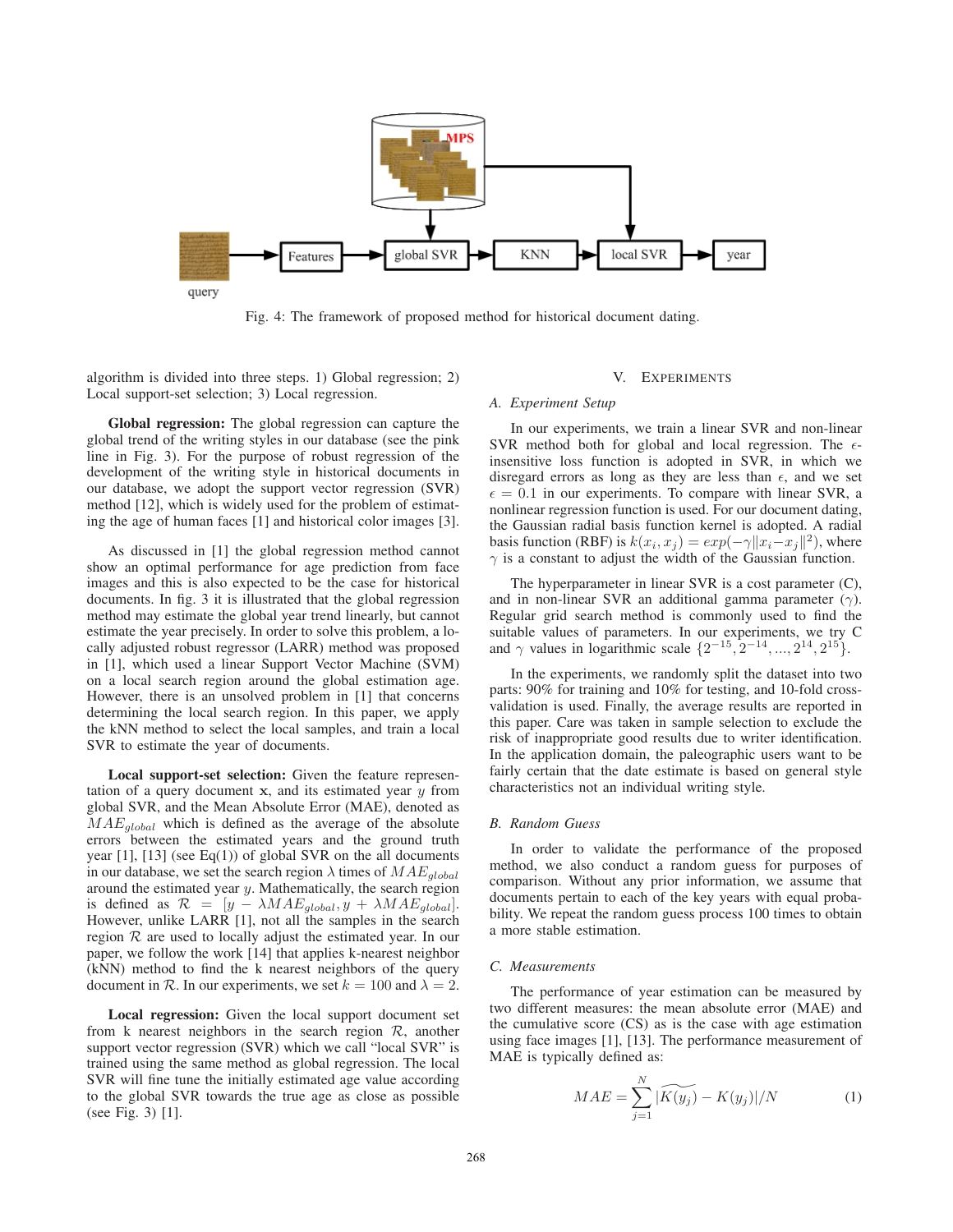

TABLE II: Mean Absolute Error(MAE) and Standard Deviation(SD)(in years) of different methods

Fig. 5: Cumulative probability of  $p(MAE \leq \alpha)$  on the error levels  $(\alpha)$  from 0 to 250 years of linear SVR, non-linear SVR and random guess.

where  $K(y_j)$  is the ground truth key year of the input document  $y_j$ , and  $K(y_j)$  is the estimated key year, N is the number of test documents number of test documents.

The cumulative score (CS) [13] is defined as:

$$
CS(\alpha) = N_{e \le \alpha}/N \times 100\%
$$
 (2)

where  $N_{e<\alpha}$  is the number of test images on which the year estimation makes an absolute error no higher than  $\alpha$  years.

We also give a confusion matrix to describe the performance of each year. This matrix evaluates the probability ( $\times100\%$ ) which belong to year  $y_1$  are estimated to belong to year  $y_2$ . This matrix can show the transition probability between the ground-truth and estimated year. If the values on the diagonal are high, the performance of the system is better.

#### *D. Dating results*

Table II gives the MAEs and SDs of linear SVR, nonlinear SVR and random guess. One can see that non-linear SVR works a little better than linear SVR. The errors of both linear and non-linear SVR are much lower than random guess. The best results in terms of MAE is 35.4 years using non-linear SVR.

The CS measures are shown in Fig. 5. One can observe that the score of non-linear SVR is slightly higher than linear SVR, especially in error levels less than 75 years. Both linear SVR and non-linear SVR improve the score significantly over the random guess.

Table III and IV show the performance matrices of linear SVR and non-linear SVR, respectively. From the two tables

TABLE III: confusion matrix of linear SVR

|              |                                                                | <b>Estimated Year</b> |      |      |      |                |                  |           |           |      |     |     |
|--------------|----------------------------------------------------------------|-----------------------|------|------|------|----------------|------------------|-----------|-----------|------|-----|-----|
|              | numbers 1300 1325 1350 1375 1400 1425 1450 1475 1500 1525 1550 |                       |      |      |      |                |                  |           |           |      |     |     |
|              | 1300                                                           | 14.7                  | 34.7 | 22.1 | 16.8 | 8.4            | 2.1              | 1.1       | 0.0       | 0.0  | 0.0 | 0.0 |
|              | 1325                                                           | 21.3                  | 45.4 | 22.0 | 7.1  | 2.8            | 0.7              | 0.0       | 0.7       | 0.0  | 0.0 | 0.0 |
|              | 1350                                                           | 1.1                   | 12.4 | 22.5 | 22.5 | 30.3           | 10.1             | 1.1       | 0.0       | 0.0  | 0.0 | 0.0 |
| Ground-Truth | 1375                                                           | 0.0                   | 7.7  | 21.4 |      | 31.0 26.2 10.1 |                  | 3.0       | 0.6       | 0.0  | 0.0 | 0.0 |
|              | 1400                                                           | 2.0                   | 1.5  | 3.6  | 20.9 | 40.8           | 18.9             | 7.7       | 2.0       | 1.0  | 1.0 | 0.5 |
|              | 1425                                                           | 0.5                   | 1.5  | 2.0  | 7.1  | 33.8           | 32.8             | 16.2      | 4.0       | 1.0  | 0.5 | 0.5 |
|              | 1450                                                           | 0.0                   | 0.4  | 2.4  | 3.3  | 18.4           | 35.9             | 31.8      | 6.9       | 0.4  | 0.0 | 0.4 |
|              | 1475                                                           | 0.0                   | 0.0  | 1.5  | 3.9  | 10.7           | 22.9             | 36.6      | 20.5      | 3.9  | 0.0 | 0.0 |
|              | 1500                                                           | 0.0                   | 0.7  | 0.0  | 7.8  |                | $10.6$ 23.4 34.0 |           | 19.1      | 3.5  | 0.7 | 0.0 |
|              | 1525                                                           | 0.9                   | 0.0  | 1.7  | 0.9  | 7.8            | 11.3             | 27.0      | 25.2      | 17.4 | 7.0 | 0.9 |
|              | 1550                                                           | 0.9                   | 0.0  | 0.9  | 4.4  | 5.3            |                  | 11.5 23.9 | 19.5 23.9 |      | 8.0 | 1.8 |

TABLE IV: confusion matrix of non-linear SVR

|      | Estimated Year |      |     |           |     |                            |                                                         |                                  |                                  |                             |                                                                |
|------|----------------|------|-----|-----------|-----|----------------------------|---------------------------------------------------------|----------------------------------|----------------------------------|-----------------------------|----------------------------------------------------------------|
|      |                |      |     |           |     |                            |                                                         |                                  |                                  |                             |                                                                |
| 1300 | 17.9           |      |     |           |     | 0.0                        | 1.1                                                     | 0.0                              | 0.0                              | 0.0                         | 0.0                                                            |
| 1325 | 17.0           |      |     | 7.1       | 1.4 | 0.0                        | 0.0                                                     | 0.7                              | 0.0                              | 0.0                         | 0.0                                                            |
| 1350 | 2.2            | 21.3 |     |           |     | 5.6                        | 3.4                                                     | 0.0                              | 0.0                              | 1.1                         | 0.0                                                            |
| 1375 | 0.0            | 13.1 |     |           |     |                            | 1.8                                                     | 0.0                              | 0.0                              | 0.0                         | 0.0                                                            |
| 1400 | 1.0            | 1.0  | 7.7 |           |     |                            | 7.7                                                     | 4.1                              | 0.5                              | 0.5                         | 0.5                                                            |
| 1425 | 0.0            | 0.0  | 2.5 |           |     |                            |                                                         | 5.1                              | 1.0                              | 2.5                         | 0.0                                                            |
| 1450 | 0.0            | 0.8  | 1.6 | 7.3       |     |                            |                                                         | 9.8                              | 1.6                              | 0.0                         | 0.0                                                            |
| 1475 | 0.0            | 0.5  | 2.9 | 2.9       | 7.8 |                            |                                                         |                                  | 8.3                              | 0.0                         | 0.0                                                            |
| 1500 | 0.0            | 1.4  | 0.7 | 8.5       | 7.8 |                            |                                                         |                                  | 7.8                              | 0.0                         | 0.0                                                            |
| 1525 | 0.0            | 0.9  | 0.0 | 2.6       | 7.8 |                            |                                                         |                                  |                                  | 6.1                         | 0.9                                                            |
| 1550 | 0.0            | 0.0  | 0.9 | 4.4       | 5.3 | 8.0                        | 15.9                                                    |                                  | 23.9                             | 26.5                        | 0.0                                                            |
|      |                |      |     | 50.4 23.4 |     | 53.7 13.7 10.5 3.2<br>13.1 | 16.9 29.2 20.2<br>23.8 26.2 20.8 14.3<br>23.5 35.2 18.4 | 28.8 29.3 17.7<br>17.6 33.1 28.2 | 25.9 30.7 21.0<br>14.9 34.0 24.8 | 10.4 23.5 25.2 22.6<br>15.0 | numbers 1300 1325 1350 1375 1400 1425 1450 1475 1500 1525 1550 |

TABLE V: Mean Absolute Error (in years) in three periods

|                            | 1300-1375 | 1400-1475 | 1500-1550 |
|----------------------------|-----------|-----------|-----------|
| linear SVR                 | 27.9      | 27.1      | 70.1      |
| non-linear SVR             | 25.8      | 28.8      | 63.3      |
| random guess               | 93.8      | 73.5      | 103.0     |
| Number of documents in MPS | 493       | 844       | 369       |

we can see that the proposed method has a large bias to its nearby key years.

The documents in MPS can be divided into three periods: 1300-1375, 1400-1475 and 1500-1550. Table V shows the MAEs of the three periods. The MAEs of periods 1300-1375 and 1400-1475 are almost same. This trend is consistent with the number of documents in the three periods of the MPS.

In order to evaluate the geographical differences between writings produced at the same dates, we conduct an experiment using documents from three cities to train and the documents from the forth city to test. Table VI and VII show the performances of linear SVR and non-linear SVR method, respectively. However, there is no paleographic assumption that the development of scripts in one city is identical to its development in other cities.